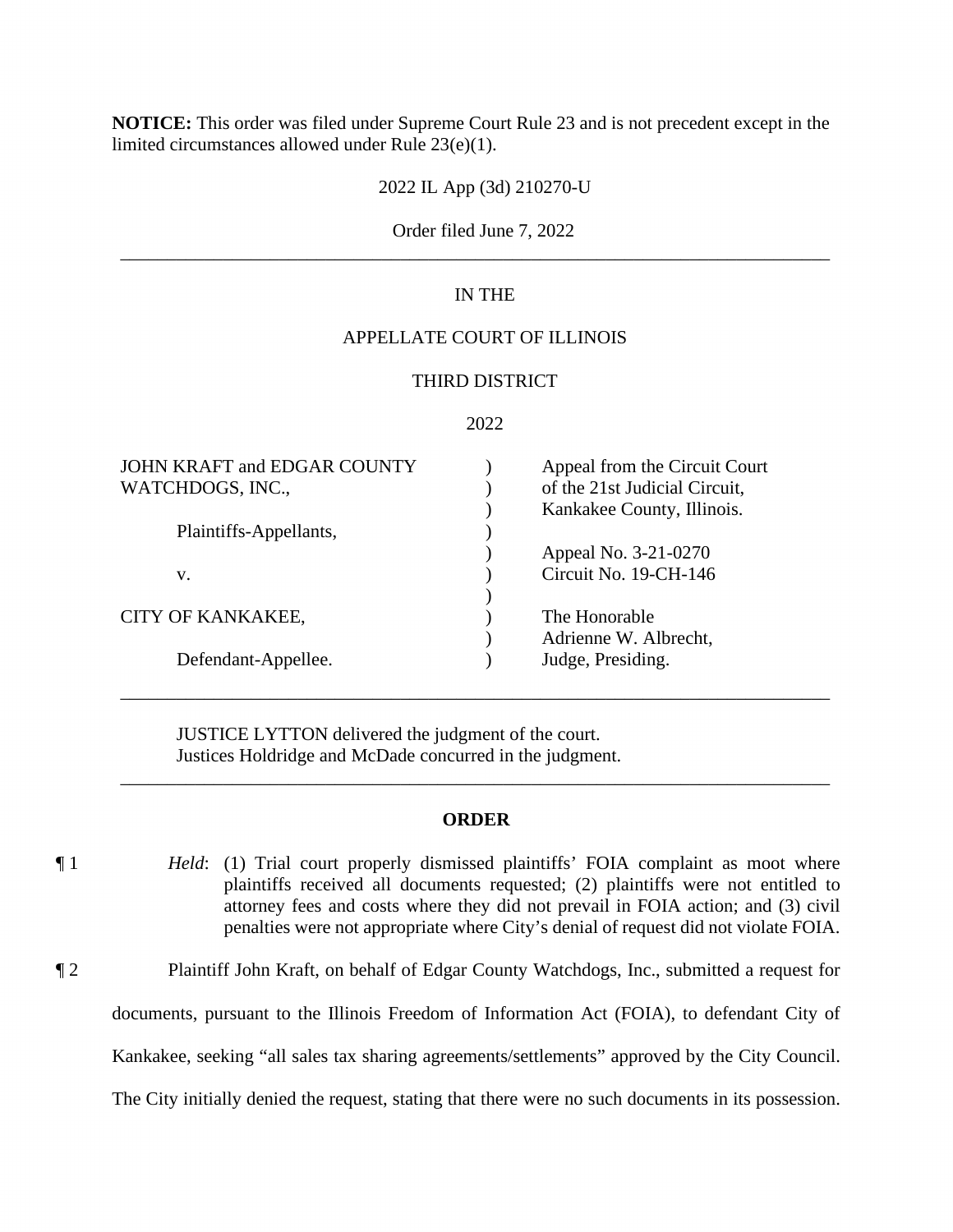Plaintiffs then filed a complaint against the City alleging that it violated FOIA. Before plaintiffs served the City with their complaint, the City provided plaintiffs with two signed agreements responsive to their FOIA request. A few months later, the City provided plaintiffs with three more documents responsive to their FOIA request. The City then filed a motion to dismiss plaintiffs' FOIA complaint, which the trial court granted. Plaintiffs appeal, arguing that the trial court erred in (1) dismissing their complaint, and (2) not ordering the City to pay attorney fees and civil penalties. We affirm.

### ¶ 3 BACKGROUND

¶ 4 On July 11, 2019, Kraft, on behalf of Edgar County Watchdogs, Inc., submitted a FOIA request to defendant City of Kankakee, seeking, in part: "Copy of all sales tax sharing agreements/settlements approved at a city council within the past 30 days." On July 24, 2019, the City responded to the request by denying it and stating: "The City is not in possession of agreements that have been entered into by the City and any other party. \*\*\* The City has not entered into, nor it is in possession of, settlement agreements because all parties have not signed and executed such agreements."

¶ 5 On August 1, 2019, plaintiffs filed a complaint in circuit court alleging that the City "willfully and intentionally violated FOIA" by improperly responding to its July 11, 2019 FOIA request. Plaintiffs requested an order requiring the City to produce the requested records, reimburse them for their attorney fees and costs, and pay civil penalties.

¶ 6 On September 11, 2019, the City received two signed sales tax sharing settlement agreements. The following day, the City sent plaintiffs a supplemental FOIA response, providing plaintiffs with the two signed agreements. On October 22, 2019, plaintiffs served their FOIA complaint on the City. On January 24, 2020, counsel for the City entered an appearance. On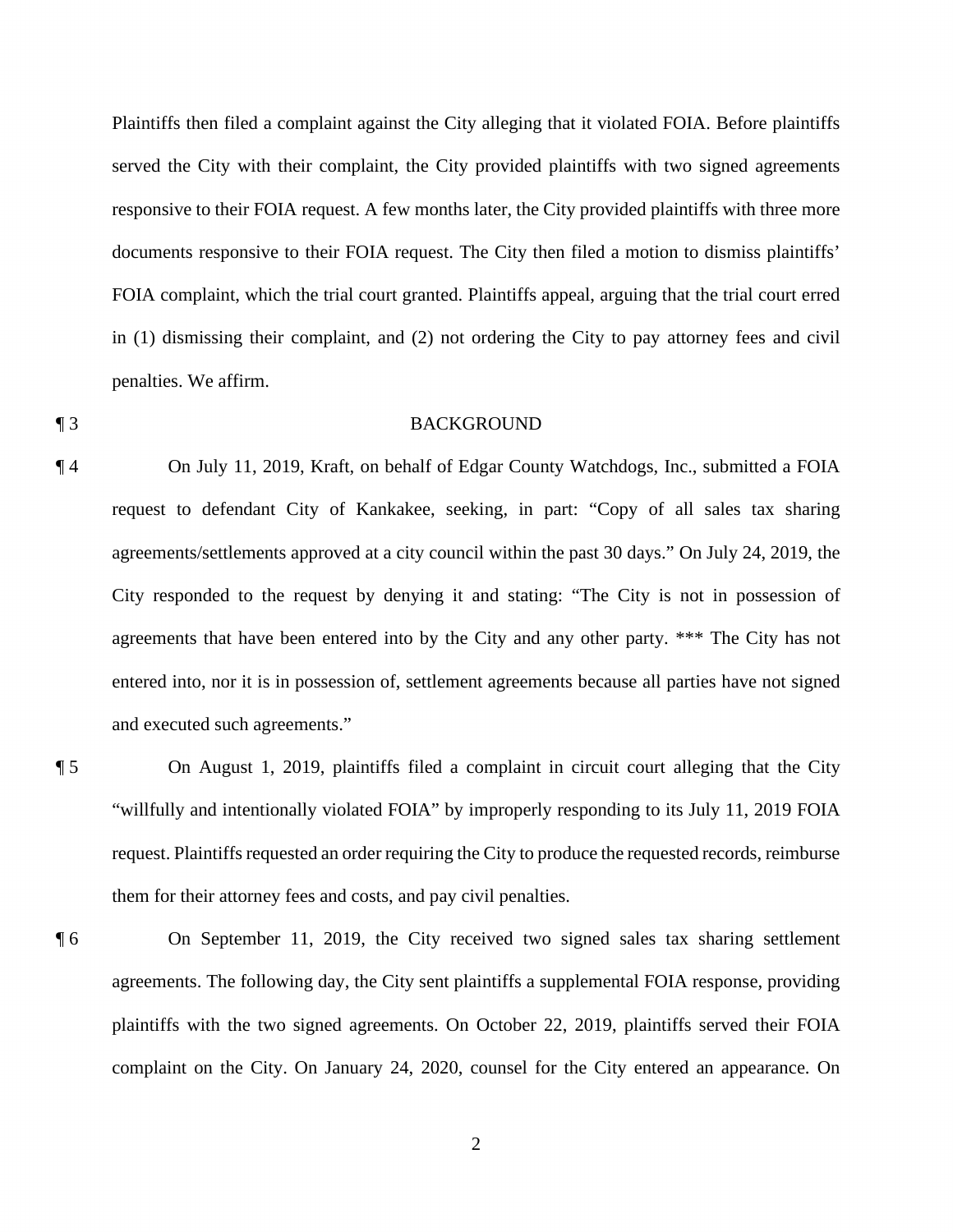January 28, 2020, the City provided plaintiffs another supplemental FOIA response, tendering three more signed agreements to plaintiffs. With that response, plaintiffs were in receipt of all documents they sought in their July 11, 2019 FOIA request.

- ¶ 7 On April 8, 2020, the City filed a motion to dismiss plaintiffs' complaint, pursuant to sections 2-615 and 2-619 of the Code of Civil Procedure (Code) (735 ILCS 5/2-615, 2-619 (West 2020)), asserting (1) plaintiffs' FOIA claim was moot because the City had provided plaintiffs with all the documents they sought in their FOIA request; (2) the City properly denied plaintiffs' request when it was filed because the agreements were not yet executed; and (3) the City did not willfully and intentionally violate FOIA or act in bad faith in initially denying plaintiffs' FOIA request.
- ¶ 8 On February 23, 2021, the trial court granted the City's motion to dismiss, stating: "This court finds that concerning the settlement documents requested by Plaintiff, no such settlement agreements came into existence until they were executed by all parties, and the City did not violate the Freedom of Information Act by producing the settlement agreements shortly following the receipt of the executed copies of the agreements."

Plaintiffs filed a motion to reconsider, which the trial court denied.

### ¶ 9 ANALYSIS

¶ 10 The City argues that plaintiffs' FOIA complaint became moot when plaintiffs received all the documents they requested. Plaintiffs respond that (1) their FOIA complaint was not moot, and (2) the court should have ordered the City to pay attorney fees and civil penalties for violating FOIA.

3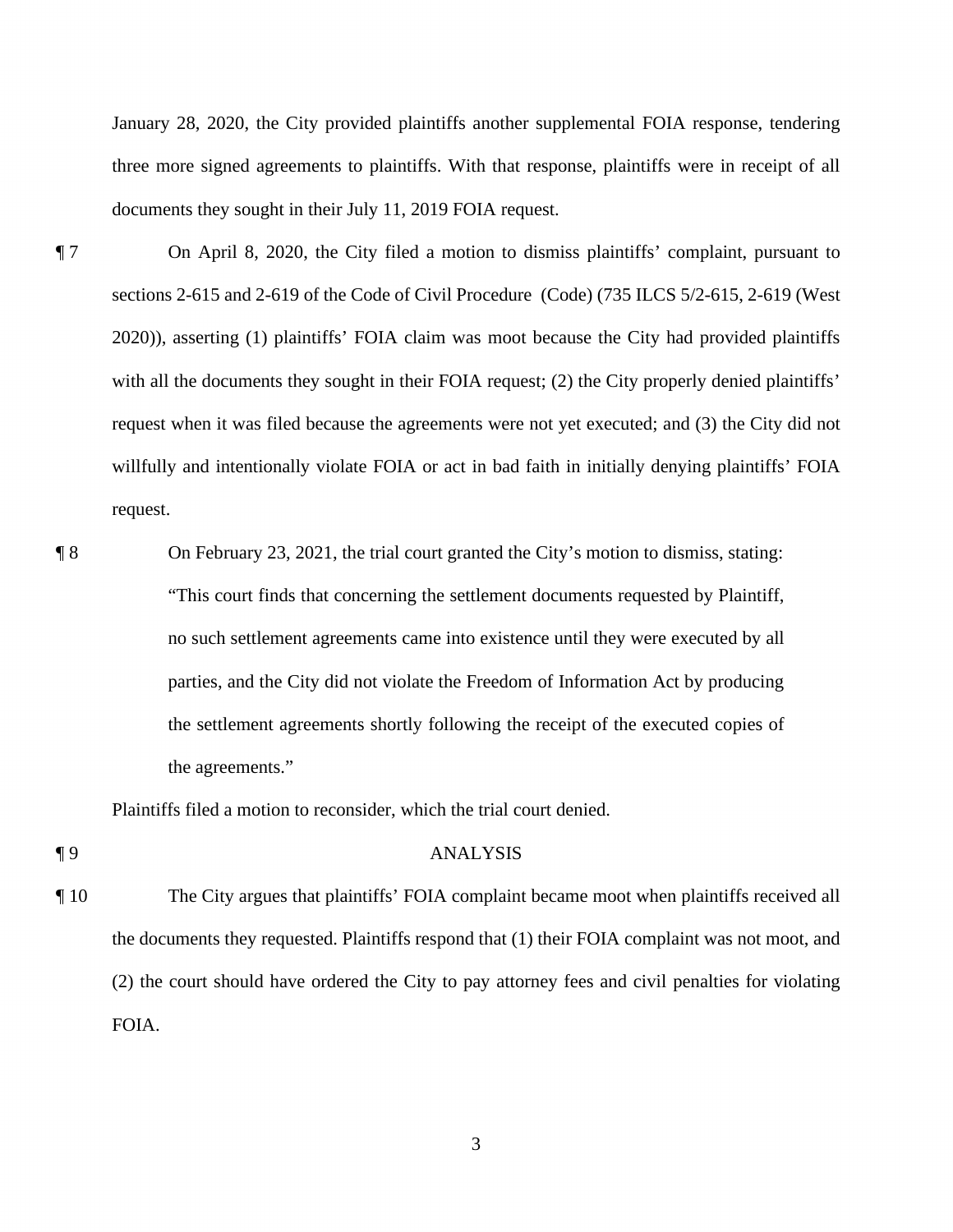- ¶ 11 A motion to dismiss under section 2-615 of the Code (735 ILCS 5/2-615 (West 2020)) challenges the legal sufficiency of the complaint and is proper where the complaint fails to state a claim for which relief may be granted. *Turner v. Joliet Police Department*, 2019 IL App (3d) 170819, ¶ 9. A section 2-619 (735 ILCS 5/2-619 (West 2020)) motion to dismiss admits the legal sufficiency of the complaint but asserts an affirmative matter that avoids or defeats the claim. *Turner*, 2019 IL App (3d) 170819, ¶ 9. We review dismissals under both sections *de novo*. *Id*.
- ¶ 12 Pursuant to FOIA, all records in the custody of a public body are presumed open to inspection or copying. *Id*. ¶ 10; 5 ILCS 140/1.2 (West 2020). When a public body denies a FOIA request, it must notify the requester in writing regarding its denial and provide the reasons for the denial. *Id*. § 140/9. A person denied access to inspect or copy a public record by a public body may file suit for injunctive or declaratory relief. *Id*. § 140/11(a). If an individual "prevails" in such a proceeding, "the court shall award such person reasonable attorney's fees and costs." *Id*. § 11(i). Additionally, "[i]f the court determines that a public body willfully and intentionally failed to comply with this Act, or otherwise acted in bad faith, the court shall also impose upon the public body a civil penalty of not less than \$2,500 nor more than \$5,000 for each occurrence." *Id*. § 11(j).
- 

#### ¶ 13 I. Mootness

¶ 14 "A claim is moot when no actual controversy exists or events occur which make it impossible for a court to grant effectual relief." *Duncan Publishing, Inc. v. City of Chicago*, 304 Ill. App. 3d 778, 782 (1999). Once the plaintiffs have received what they sought, their action should be dismissed as moot. *Id.*; *Turner,* 2019 IL App (3d) 170819, ¶ 12. The mootness doctrine applies to FOIA claims once the requested records have been provided to the plaintiffs. See *Turner,* 2019 IL App (3d) 170819, ¶ 12; *Roxana Community Unit School District No. 1 v.*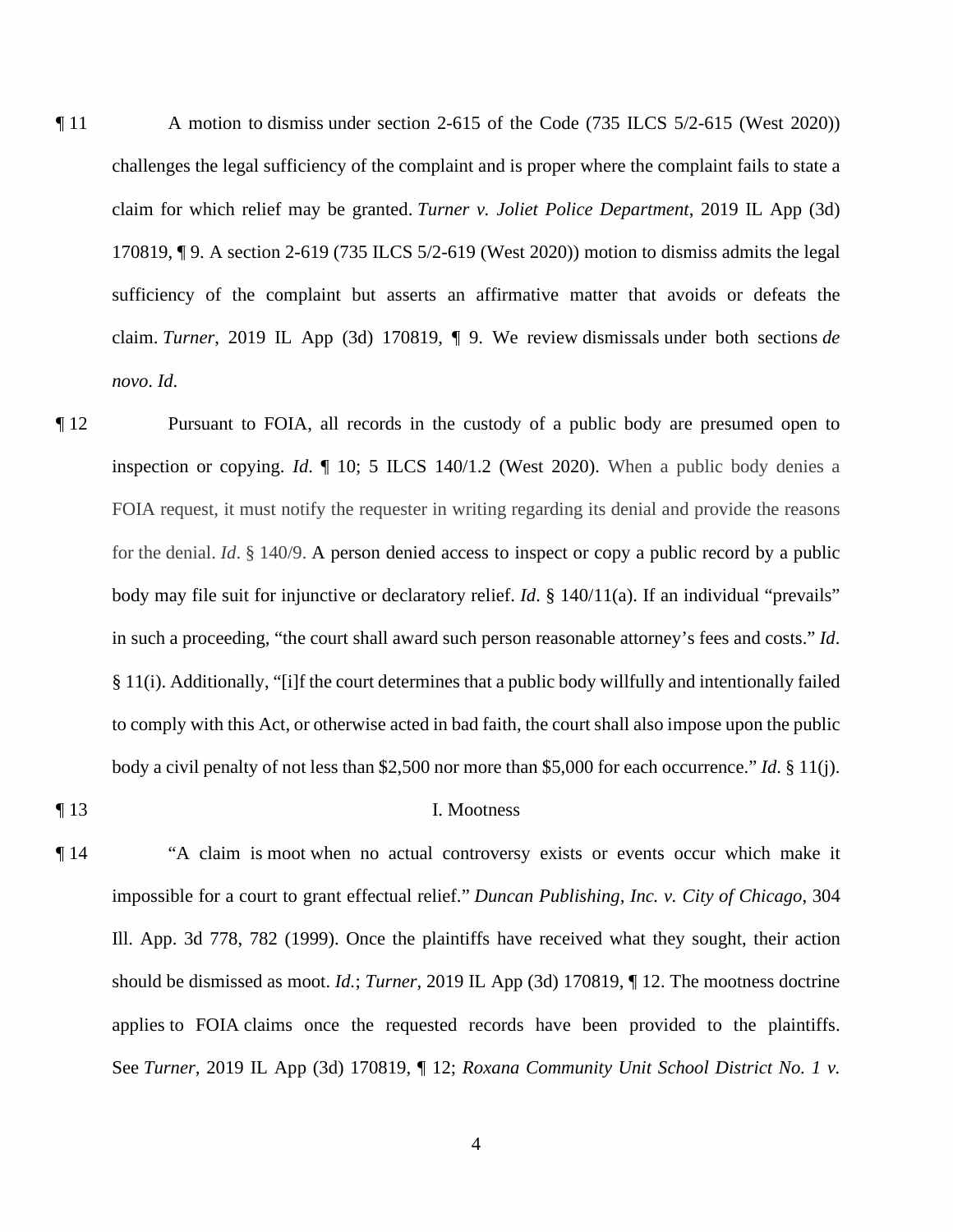*Environmental Protection Agency*, 2013 IL App (4th) 120825, ¶ 42. We review *de novo* whether a case is moot. *Turner,* 2019 IL App (3d) 170819, ¶ 12.

¶ 15 Here, plaintiffs' FOIA request sought "all sales tax sharing agreements/settlements" approved by the City Council. While the City initially denied that request because it had no signed agreements/settlements in its possession, the City eventually provided plaintiffs with "all sales tax sharing agreements/settlements" approved by the City Council and signed by all necessary parties. Once plaintiffs received all the documents they requested, the controversy ceased to exist. See *Duncan Publishing, Inc.*, 304 Ill. App. 3d at 782; *Turner*, 2019 IL App (3d) 170819, ¶ 12. The City's production of the documents made it unnecessary for the trial court to grant the relief requested by plaintiffs. See *Roxana Community Unit School District No.1*, 2013 IL App (4th) 120825, ¶ 42; *Turner,* 2019 IL App (3d) 170819, ¶ 12. Thus, plaintiffs' claim is moot, and the trial court properly dismissed it pursuant to section 2-619(a)(9) of the Code. See 735 ILCS 5/2- 619(a)(9) (West 2020); *Turner*, 2019 IL App (3d) 170819, ¶ 13.

#### ¶ 16 II. Fees and penalties

- ¶ 17 Plaintiffs contend that even if their FOIA complaint was moot, the court should have ordered the City to pay attorney fees and civil penalties. The City responds that plaintiffs were not entitled to attorney fees or civil penalties under FOIA.
- ¶ 18 Requests for attorney fees and civil penalties under FOIA survive even if the underlying FOIA claim is moot. *Turner*, 2019 IL App (3d) 170819, ¶ 17; *Roxana Community School Unit School District No. 1 v. Environmental Protection Agency*, 2013 IL App (4th) 120825, ¶ 42. Therefore, we address plaintiffs' claims for attorney fees and civil penalties.
- ¶ 19 A. Attorney Fees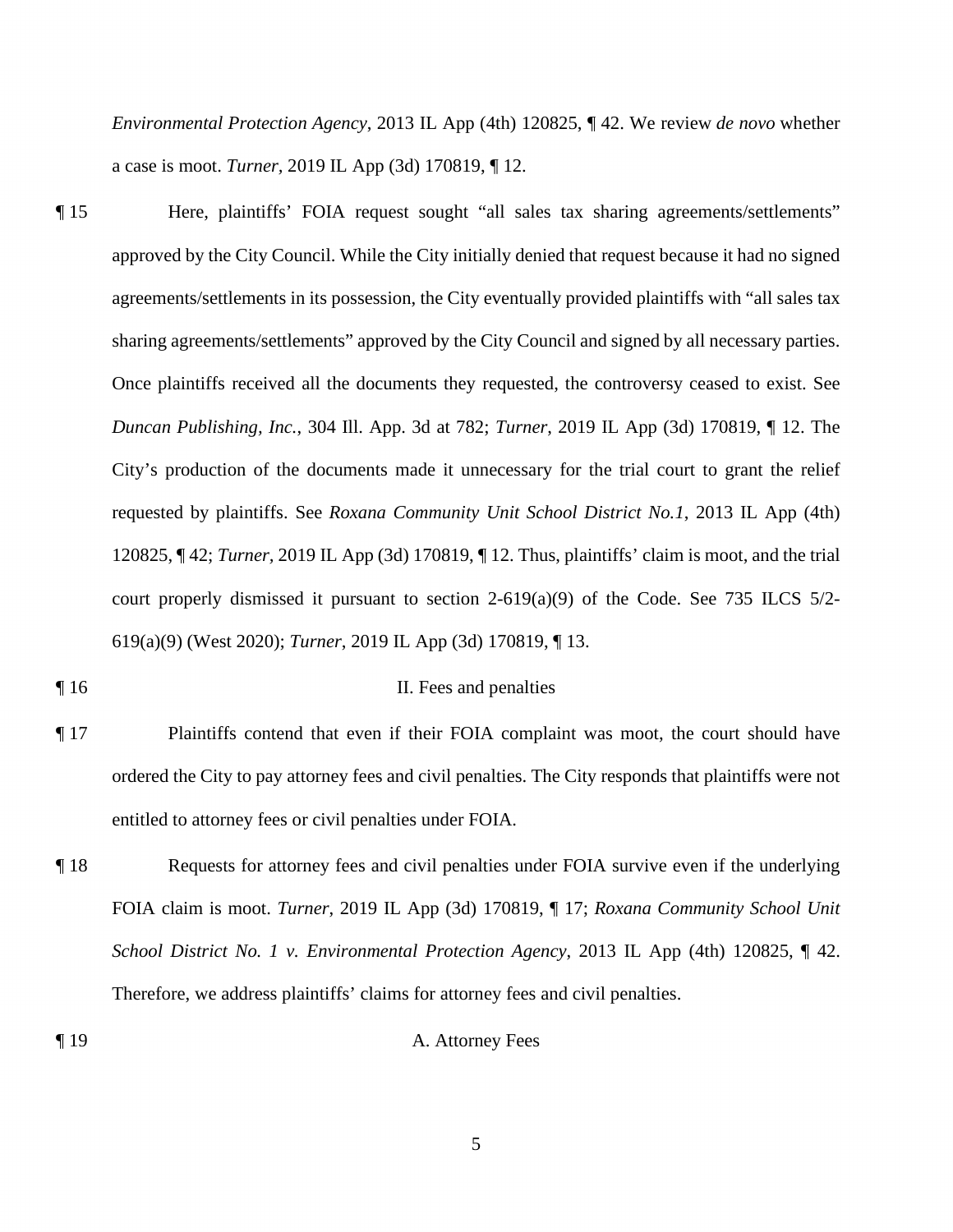¶ 20 Section 11(i) of FOIA provides that if a requester "prevails in a proceeding under this Section, the court shall award such person reasonable attorney's fees and costs." 5 ILCS 140/11(i) (West 2020). A plaintiff who does not prevail on a FOIA claim is not entitled to attorney fees and costs. See *id*.; *Timpone v. Illinois Student Assistance Comm'n*, 2019 IL App (1st) 181115, ¶ 42; *Garlick v. Bloomingdale Township*, 2018 IL App (2d) 171013,  $\P$  40. For a party to be entitled to attorney fees and costs under FOIA, "nothing less than court-ordered relief" is required. *Rock River Times v. Rockford Public School District 205*, 2012 IL App (2d) 110879, ¶ 40. Where the public body releases the requested documents before the court orders it to do so, attorney fees and costs cannot be recovered by the plaintiff. See *id*.

¶ 21 Here, the City provided all the requested documents to plaintiffs by January 28, 2020, without a court order requiring it to do so. Under these circumstances, plaintiffs did not prevail in their FOIA action and, therefore, were not entitled to attorney fees and costs. See *id.*; 5 ILCS 140/11(i) (West 2020); *Timpone*, 2019 IL App (1st) 181115, ¶ 42; *Garlick*, 2018 IL App (2d) 171013, ¶ 40.

## ¶ 22 B. Civil Penalties

- ¶ 23 Under section 11(j) of FOIA (5 ILCS 5/11(j) (West 2020)), plaintiffs are entitled to civil penalties if they can show a public body willfully, intentionally and in bad faith failed to comply with FOIA. *Williams v. Bruscato*, 2021 IL App (2d) 190971, ¶ 14. "[T]o warrant the imposition of a civil penalty under section 11(j), the public body not only must have intentionally failed to comply with the FOIA but must have done so deliberately, by design, and with a dishonest purpose." *Williams*, 2021 IL App (2d) 190971, ¶ 15.
- ¶ 24 Whether a public body willfully, intentionally and in bad faith failed to comply with FOIA is reviewed under the manifest-weight-of-the-evidence standard. *Rock River Times*, 2012 IL App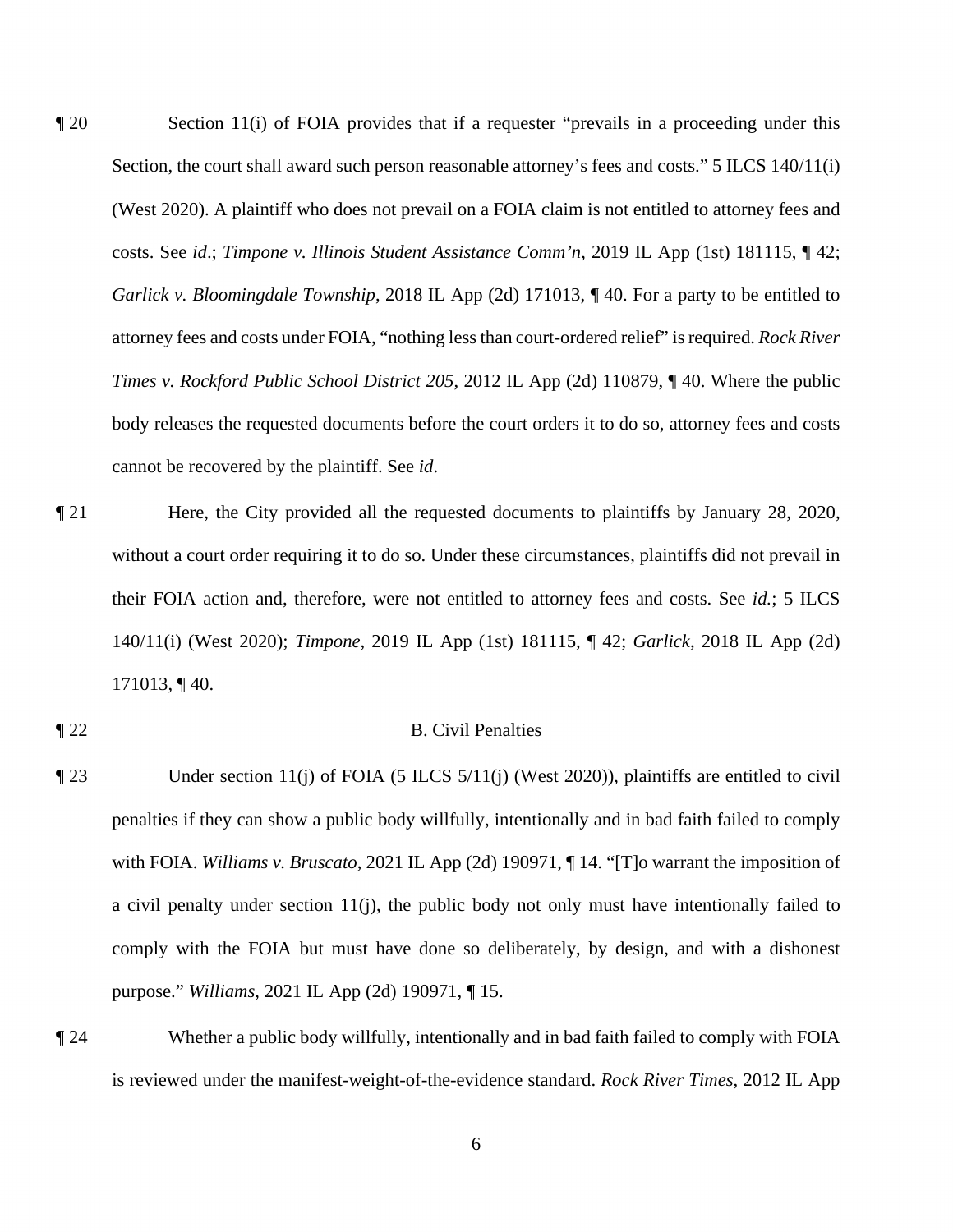(2d) 110879, ¶ 48. A trial court's decision is against the manifest weight of the evidence "only when an opposite conclusion is apparent or when findings appear to be unreasonable, arbitrary, or not based on evidence." *Judgment Services Corp. v. Sullivan*, 321 Ill. App. 3d 151, 154 (2001).

¶ 25 A plaintiff cannot maintain a cause of action under FOIA where the records sought did not exist at the time of the FOIA request. See *Walker v. Bruscato*, 2019 IL App (2d) 170775, ¶ 45. The nonexistence of requested documents is a cognizable defense to a FOIA complaint. *Bocock v. Will County Sheriff*, 2018 IL App (3d) 170330, ¶ 52. Additionally, a public body does not violate FOIA by failing to produce documents in its possession that do not fit within the parameters of the documents specified in the FOIA request. See *Harwood v. McDonough*, 334 Ill. App. 3d 242, 249- 50 (2003) (plaintiff's FOIA request for "invoices" concerning the cost of a specified report required Department of Commerce and Community Affairs to produce only "invoices", not all documents, including unsigned contracts, in its possession related to the cost of the report).

¶ 26 An "agreement" is "a contract duly executed and legally binding on the parties making it." The Oxford English Dictionary, Vol. 1, 191 (1989); see also Webster's Third New International Dictionary 43 (1976) (defining "agreement" as "a contract duly executed and legally binding on the parties entering into it"). Where the parties intend that an agreement not be final until it is reduced to writing and executed, no final agreement exists until a written agreement has been signed by all parties. *Quake Construction, Inc. v. American Airlines, Inc.*, 141 Ill. 2d 281, 288 (1990) (quoting *Baltimore & Ohio Southwestern R.R. Co. v. People ex rel. Allen*, 195 Ill. 423 (1902)). This is true even if the parties have agreed on all terms of the contract. *Id*.

¶ 27 Here, plaintiffs requested copies "of all sales tax sharing agreements/settlements approved at a city council within the past 30 days." The City denied the request stating that it was in possession of no such documents because "all parties have not signed and executed such

7